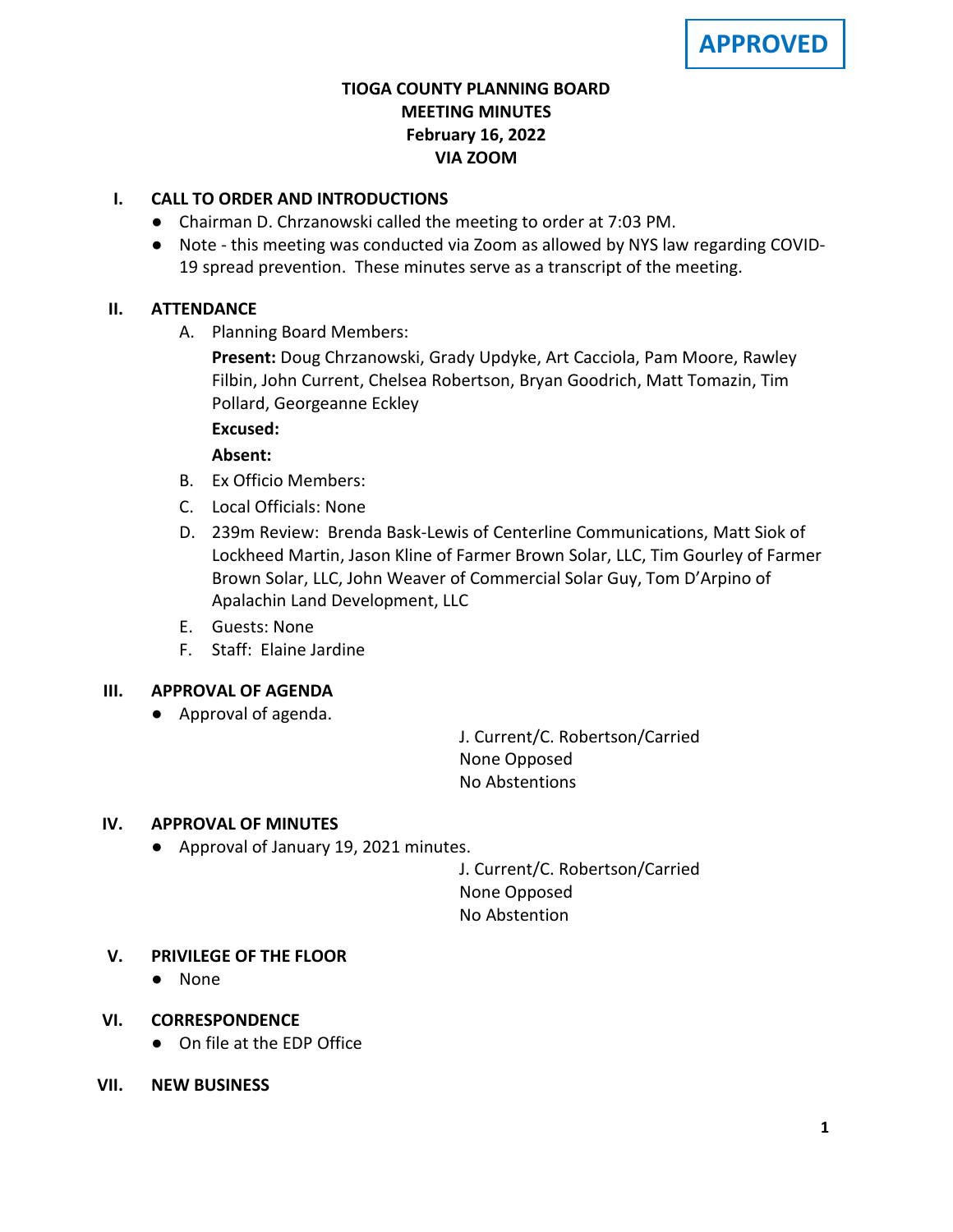#### **A. A. 239 Reviews**

## **1. County Case 2022-002: Town of Owego, Special Use Permit, Farmer Brown Solar, LLC**

The applicant is proposing to develop, construct and operate a 4.95MW /AC solar energy photovoltaic system via lease agreement with the property owner on this 40.4-acre property, which is currently mostly vacant land. The project will sit on approximately 18 acres of the non-wooded portion of this property.

Earth disturbance will only occur for the construction of the driveway, equipment pads, underground electric trenching and posts. Solar panels will be installed on existing grade (no grading or earthwork) via a racking system that is supported by steel pile driven into the ground. These 11,484 solar panel modules will be a maximum of 15 feet high from the ground and will rotate to follow the sun's path during the day. The applicant will install a seven-foot high perimeter fence surrounding the project facility. Access will be provided via an existing access drive from NYS State Route 434. Natural vegetation will screen the solar arrays and minimal glare from neighbors to the south, east and west. There are no neighbors to the north. The project will be visible from NYS Routes 434 and 17. The applicant has developed a SWPPP and has submitted it to the Town of Owego. Grass strips between module arrays will allow rainfall to infiltrate and flow in between arrays, allowing runoff to naturally infiltrate and drain over ground surface. This project is not located in the floodplain, but does appear it might be impacting a federally protected wetland specifically on the northwest corner of the property, with no mention of this in the project materials. This proposal also includes a small battery energy storage system in a future phase.

Town of Owego Planning & Zoning states that they do not require a Decommissioning Plan at the time of local approvals. The Town Board negotiates the Decommissioning Plan with the applicant after the local approvals are complete.

This community distributed generation project is providing a direct benefit to community residents and also provides another contribution toward clean energy production.

Staff advises the County Planning Board recommend approval of the special use permit.

**Q. J. Current** – Does this project also require a Site Plan Review? **A. E. Jardine** – No, not according to the Town of Owego Zoning Code.

**Q. D. Chrzanowski** – Didn't the property to be developed directly to the west have stormwater management troubles so the owner decided not to proceed? **A. E. Jardine** – Yes, but he just did not want to comply with stormwater management regulations, which were new at that time.

**Q. E. Jardine** – Why is there no reference to wetland mitigation regarding the mapped wetland in the northwest corner of the property? **A. T. Gourley** – We have just recently conducted a wetland delineation and that report shows no wetlands there any longer. The original NWI maps are more than 30 years old. **E. Jardine** – We will add a condition that the wetland delineation report be provided to the Town of Owego ZBA. **A. T. Gourley** – We will do that.

**Q. T. Pollard** – Is this a brownfield? **A. E. Jardine –** No, this land was cut 50 years ago to make NYS Route 17. However, there is no municipal water or sewer in this area, so the property has been underutilized.

**Q. D. Chrzanowski** – Did I see that a battery energy storage system (BESS) was also included in this proposal? **A. J. Kline –** Yes, in a future phase. D. Chrzanowski – Then we need to include as a condition that if the BESS is built, the applicant needs to provide incident and management training to the personnel of the Apalachin Fire District and the Tioga County Department Emergency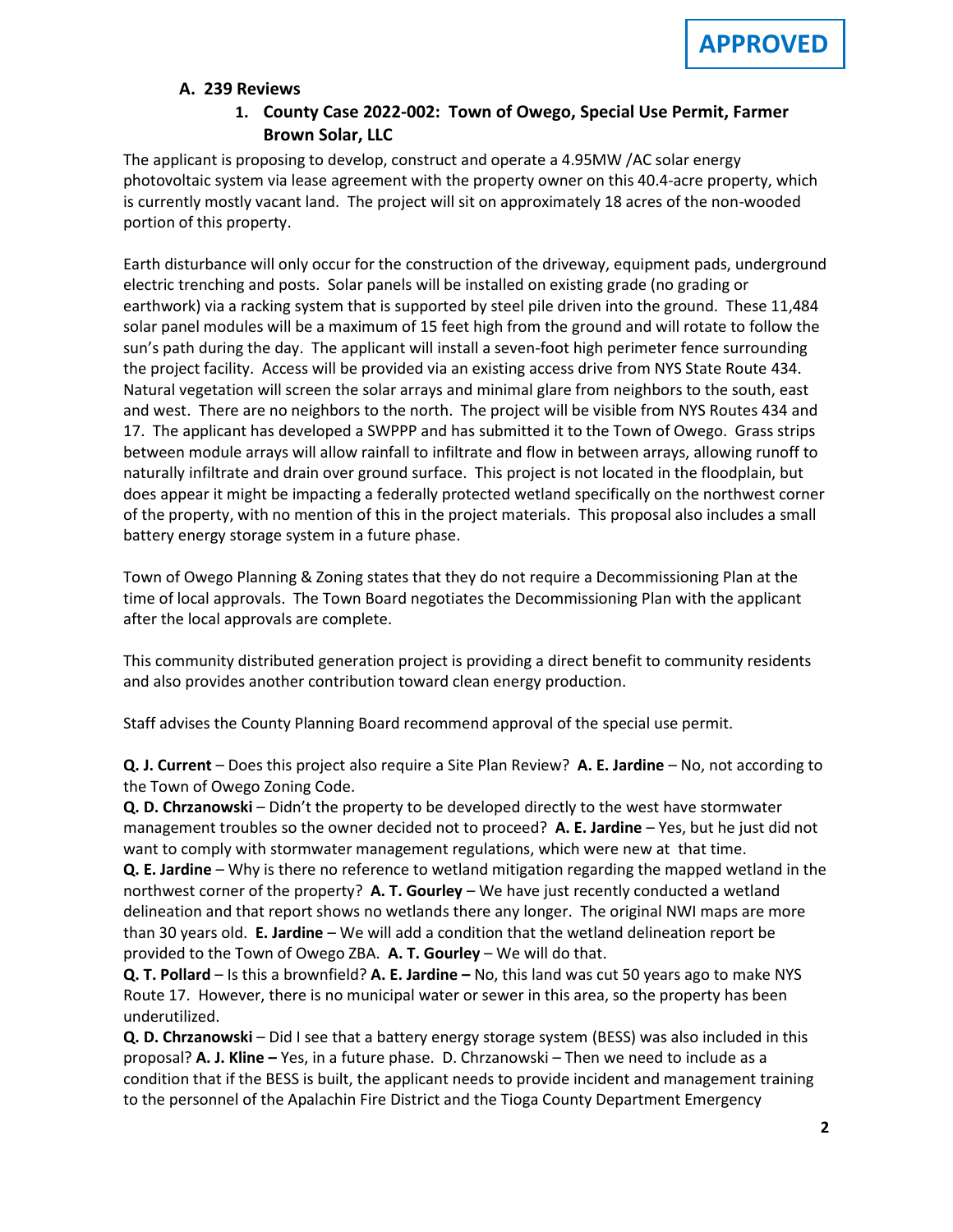Management Services. **T. Gourley** – Yes, we have already discussed this with Mike George at the Apalachin Fire District.

**Motion to recommend approval of the special use permit with the two conditions noted:**

| C. Robertson/M. Tomazin/Carried |                           |  |
|---------------------------------|---------------------------|--|
| <b>Yes</b>                      | q                         |  |
| Nο                              | 2 (T. Pollard, G. Updyke) |  |
| <b>Abstention</b>               | n                         |  |

## **2. County Case 2022-003: Town of Owego, Site Plan Review, Special Use Permit Area Variance, Centerline Communications**

The applicant is proposing to develop, construct and operate a 104 feet high telecommunications tower and associated improvements via lease agreement with the property owner (Lockheed Martin) on this 27-acre property, which is currently vacant land. This Lockheed Martin land sits directly adjacent to the east of the Lockheed Martin facility and property. The tower will be situated on the northernmost portion of the property and be accessed by a private drive between the two properties - facility and this site. The entire telecommunications complex will be on a 100' x 100' footprint, and enclosed with a fence and locking gate.

Before and After propagation maps provided show that this tower is needed to improve telecommunications coverage and capacity at the adjacent Lockheed Martin facility.

The tower will be buffered from non-facility neighbors by natural woodland. There is adjacent property enrolled in the NYS Agricultural Districts Program, so the Town is conducting the Agricultural Data Statement process.

Analyzing the area variance considerations, nothing is out of line regarding the five tests, except that the variance request is moderate at 60%.

This new telecommunications tower will have positive impacts on Lockheed Martin, our county's largest employer, by increasing their telecommunications coverage and capacity, and therefore operations. Yet the tower will have little to no impact on the surrounding uses and neighbors.

Staff advises the County Planning Board recommend approval of the site plan review, special use permit and area variance.

**Q. C. Robertson** – Are the colocation or ring maps showing all the adjacent towers? **A. B. Blask-Lewis** – Yes, there is only one other tower in the area, another AT&T tower.

**Q. B. Goodrich** – Can you tell me what the legend colors mean on the propagation maps? **A. B. Blask-Lewis** – the colors correspond to what kind of signal the land uses are receiving inside buildings – in the denser, better services areas it is more pink and on the outskirts in the less serviced areas the colors are more green and yellow.

**Q. D. Chrzanowski** – Is this tower being installed to mainly serve Lockheed Martin's needs? **A. B. Blask-Lewis** – Yes, but there will also be better residual coverage along Bodle Hill Road and State Route 17C.

**Q. T. Pollard** – Aren't you concerned about the area variance and the height of the tower in relation to the closeness of the helicopter-landing pad? **A. E. Jardine –** I figured if Lockheed Martin wasn't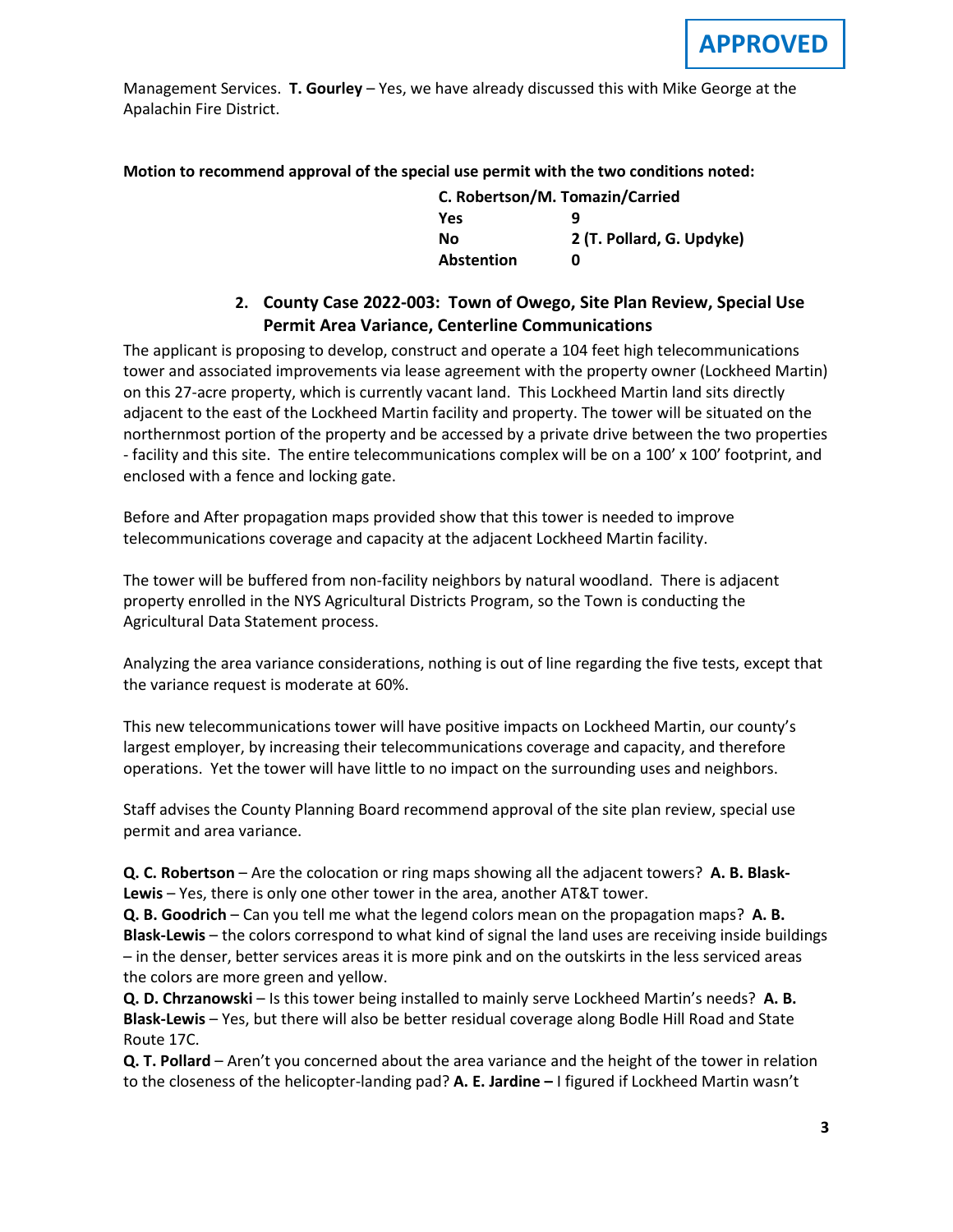

worried about it, I shouldn't be concerned. M. Siok – Yes, we consulted with our flight division, and they studied it and said the proximity will not cause issues.

**Q. C. Robertson** – Will the beacon at the top stay lit constantly? **A. M. Siok** – Yes.

#### **Motion to recommend approval of the site plan review, special use permit and area variance:**

| R. Filbin/J. Current/Carried |               |
|------------------------------|---------------|
| Yes                          | 10            |
| Nο                           | 1(T. Pollard) |
| <b>Abstention</b>            | n             |

#### **VIII. REPORTS**

#### **A. A. Local Bits and Pieces**

- **1. Town of Candor** (A. Cacciola)
	- No report.
- **2. Town of Tioga** (D. Chrzanowski)
	- No report.
- **3. Town of Berkshire** (T. Pollard)
	- No report.
- **4. Town of Newark Valley** (M. Tomazin)
	- No report.
- **5. Town of Barton** (G. Updyke)
	- No report.
- **6. Town of Owego** (J. Current)
	- No report.
- **7. Town of Nichols** (P. Moore)
	- No report.
- **8. Village of Waverly** (R. Filbin)
	- No report.
- **9. Village of Owego** (G. Eckley)
	- No report.
- **10. Alternates** (B. Goodrich, C. Robertson)
	- B. Goodrich asked about the cumulative impact of the solar array projects and should we be in the energy development business. C.Robertson responded that this determination is the responsibility of the municipalities through local laws, we just need to make sure the projects are compliant and do not have intermunicipal or countywide impacts. Discussion ensued on this topic.
	- C. Robertson announced that her organization, Southern Tier Central Regional Planning Board is hosting a municipal leadership conference on March 31st. She will email E. Jardine another notice.